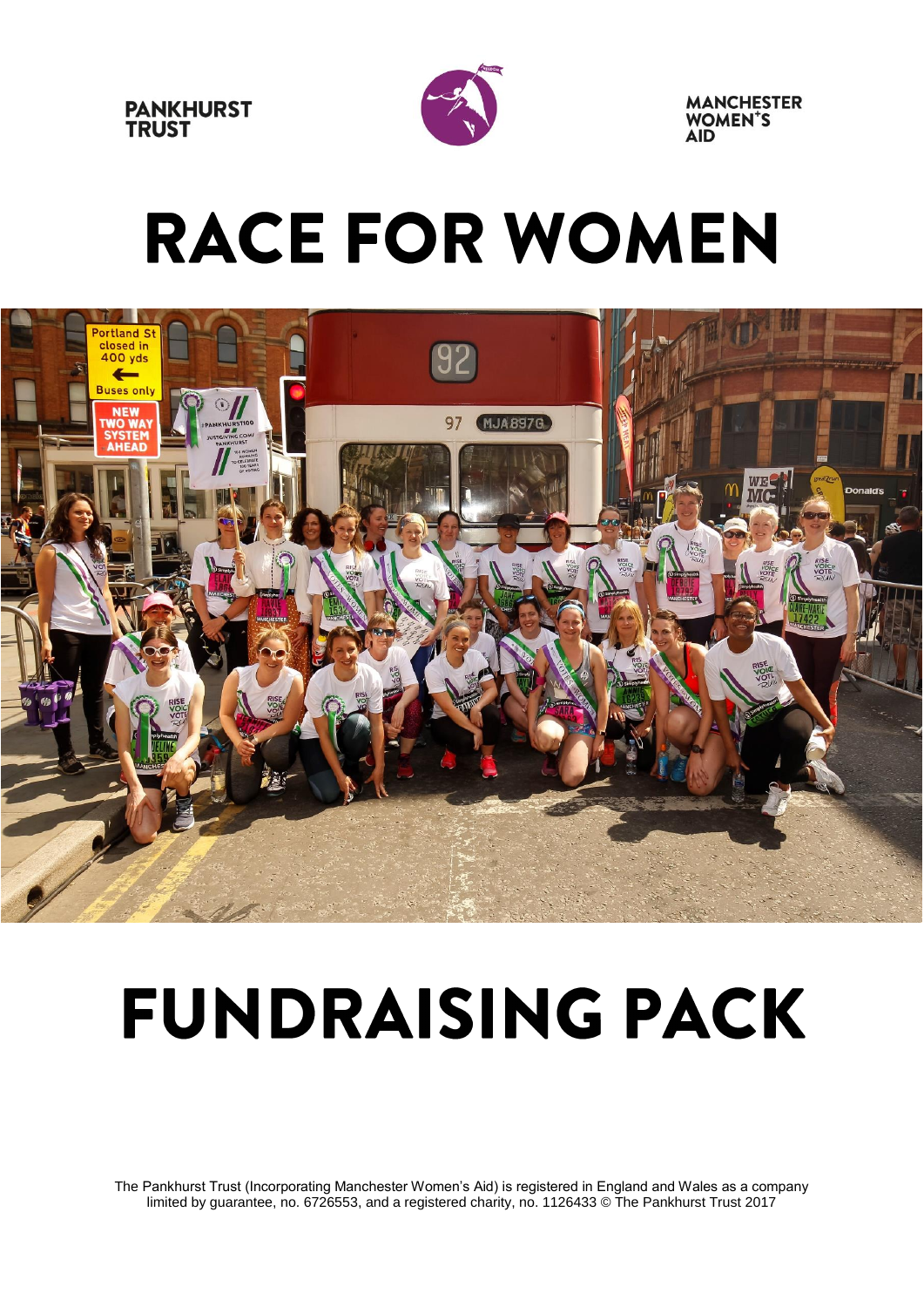**PANKHURST TRUST** 



**MANCHESTER WOMEN'S** 

### "DEEDS NOT WORDS"

Thank you for choosing to Race for Women and fundraise for The Pankhurst Trust (Incorporating Manchester Women's Aid). We cannot achieve all that we do without the support of incredible fundraisers like you.

The motto of the suffragette's was "deeds not words". By fundraising for us, you can be part of their incredible story, continuing their legacy of working towards a world free from violence against women and with equality for all.

Whether you want to walk, run, or swim for women, this fundraising pack is crammed with essential information and top tips to help you make the most of your fundraising efforts. We are here to help you every step of the way, so please contact us (the details are on the final page of this pack) if we can support your fundraising in any way.

Good luck with your fundraising efforts and thank you for helping us to make a difference. We really appreciate your kindness.

### **MAKING A DIFFERENCE**

By fundraising for The Pankhurst Trust (Incorporating Manchester Women's Aid) you can be part of the incredible story of the women who won the vote, and give hope to women and children suffering from domestic abuse in Manchester. However big or small the amount you raise, you can be sure that it will mean a huge amount to the people that we work with.

Your fundraising efforts are critical to the future of our work at the Pankhurst Centre and the future of women and children across Manchester.

#### Where your money goes

The money you raise helps us to deliver crucial front-line services to women and children suffering, or at risk of, domestic abuse in Manchester, and ensure that they receive appropriate support. We do this by providing safe accommodation and other necessary services. In 2017/18 we provided emergency refuge services to **96 women** and **113 children**. The money you raise will support this vital service for some of our society's most vulnerable people.

Your efforts also enable the continued existence if The Pankhurst Centre as an accessible, empowering and safe space for the women and girls of Manchester, and the rest of the world. The Pankhurst Centre does not receive any public funding, so it is only through the work of incredible fundraisers like you that we are able to preserve and share the story of the women who won the vote with wider audiences, ensuring that the suffragettes continue to inspire future generations to continue the fight for social justice.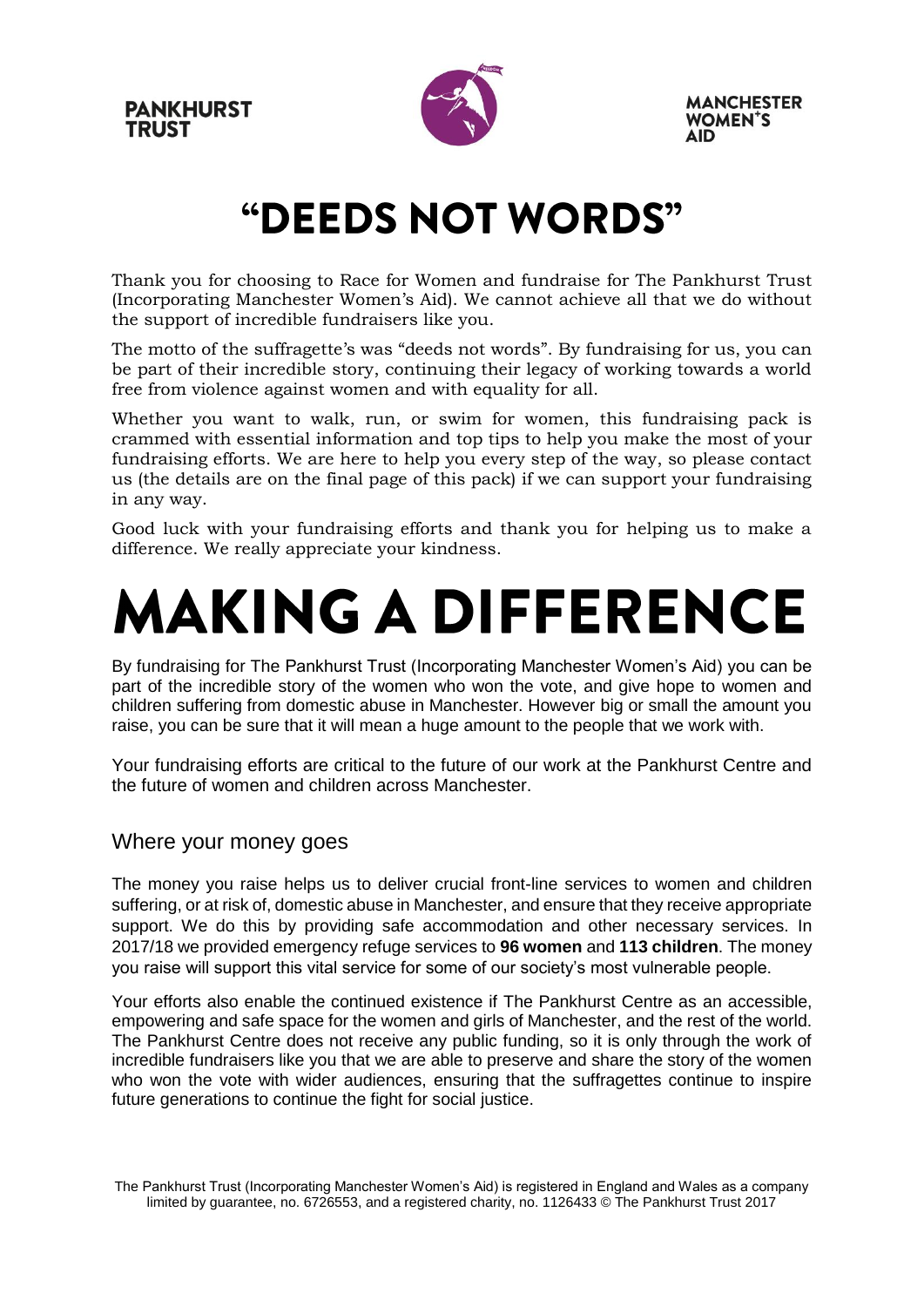

**MANCHESTER WOMEN'S** 

## **TOP FUNDRAISING TIPS**

Here are some of our top tips to help make your fundraising a success.

#### Get motivated!

Whether you are a seasoned marathoner or looking to run your first 5-k, choose an event that gets you excited. Think about how it will feel when you complete your challenge, knowing that all of your training has paid off, and you've raised money for a fantastic cause to boot!"

#### Set a clear fundraising target

Having a clear target gives you something to aim for, and can be helpful motivation to keep in mind during tough parts of your training or challenge. They're great for promoting your fundraising efforts, and can motivate people to give just that little bit more.

#### Start training early

Make sure you leave plenty of time to train for your challenge and build up your training sensibly and sustainably. You don't want to do too much too soon and risk injuring yourself! There are lots of different training plans online so have a look for one that suits your chosen challenge and your level of fitness and experience. Nobody reaches their goal overnight, but you'll be amazed by what you can achieve if you pick a training plan and stick with it!

#### Don't be afraid to ask

People are happy to support charities, so let them know what you're doing and how it will help the people the charity supports. Explain how the event you have chosen will challenge you and why it is so important to you to complete it and raise fund for The Pankhurst Trust.

#### Get your first sponsorship in early

Ask those close to you first. Once you have a few sponsors, others tend to match the amount the early sponsors gave.

#### Don't neglect nutrition

Nutrition can play a vital part in your training plan. Make sure you stay well-fed, hydrated and get plenty of rest, both during your training and on the day of the event itself. If you have any health problems or concerns, be sure to discuss your plans for training and completing your challenge with your GP before committing to your chosen event.

#### Share your story

Why are you fundraising for The Pankhurst Trust? Only you understand what your event means to you, making you the best person to promote it. Make sure you let others know. Perhaps you could contact your local media to raise awareness of your event.

#### Ask after the event

Around 20% of donations on platforms like Just Giving are made after the event, so make sure you keep that energy and enthusiasm going! For offline fundraising, make sure you collect all final sponsorship pledges.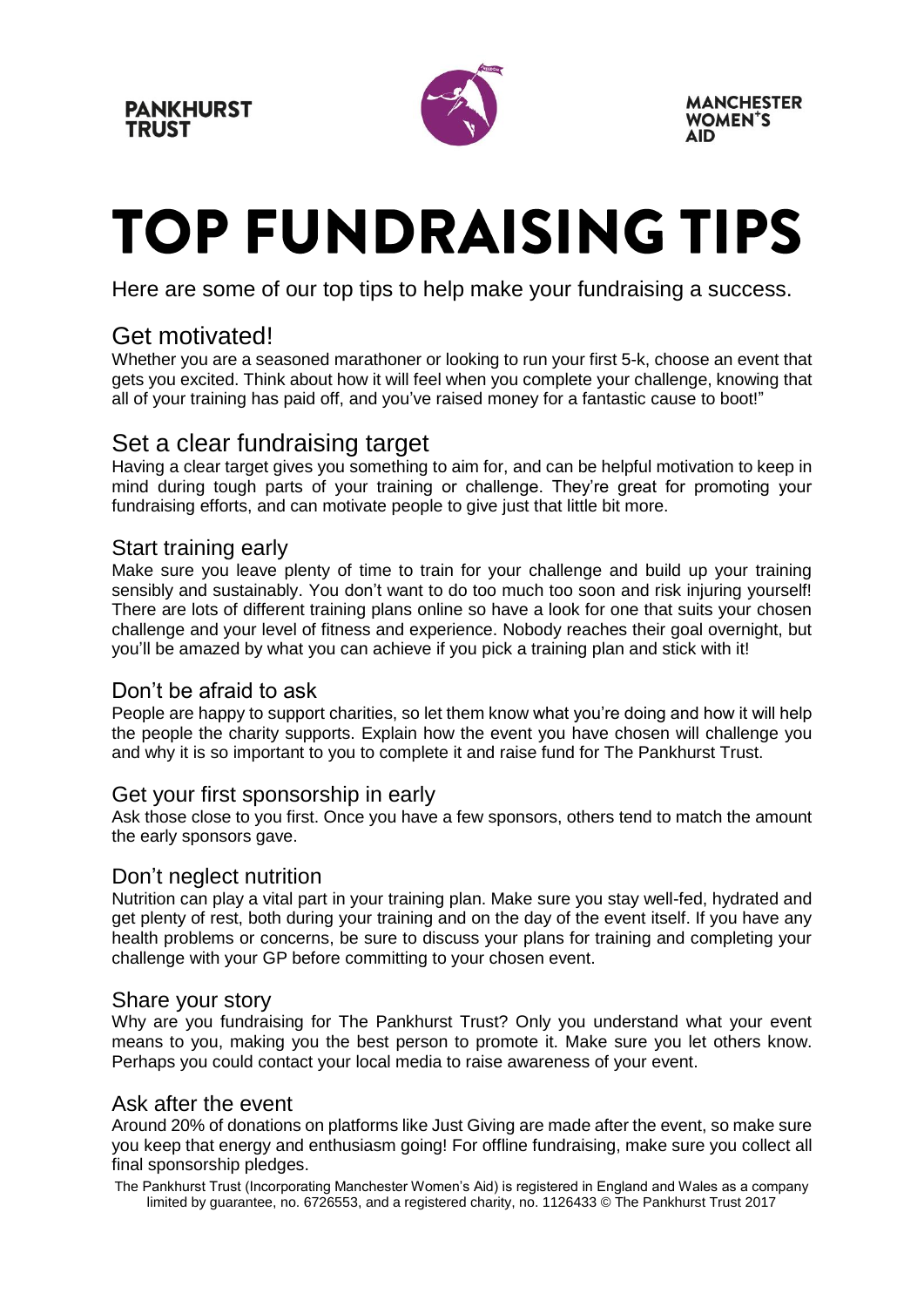

**MANCHESTER WOMEN'S** 

### **MAKING YOUR DONATION**

Congratulations, you've done it!! The hard work is over, and it's time to get those well-earned funds to us!

Here are the ways you can make your donation:

#### **By cheque**

Cheques should be made payable to 'The Pankhurst Trust (Incorporating Manchester Women's Aid)' and sent to the office address on the back of this fundraising pack. Please include a brief note explaining who you are and how you have raised the money.

#### **Online**

You can pay your fundraising total to us directly through our Just Giving page at [https://www.justgiving.com/cmwa.](https://www.justgiving.com/cmwa) Please also give us a call or email to let us know how you have raised the money.

#### **Send us your sponsorship forms**

If you've collected offline sponsorship, or have a Gift Aid form completed for any of your donations, please return them to our office address on the back of this fundraising pack. Whatever you raise, Gift Aid it! Gift Aid makes donations to registered charities worth more by allowing them to claim 25p from the government for every £1 donated, substantially boosting your fundraising total. Gift Aid can be applied to any donation from a UK tax payer, as long as the amount claimed is no more than the tax paid that financial year. When collecting donations or sponsorship, make sure to ask whether the supporter would like Gift Aid applied. All we require for Gift Aid to be applied is a full name and address.

#### **Share your success**

We love to hear about the ways people choose to fundraise for us. We could feature quotes or photographs from your event in our publications, online or in materials like this, so get in touch and let us know how it went!

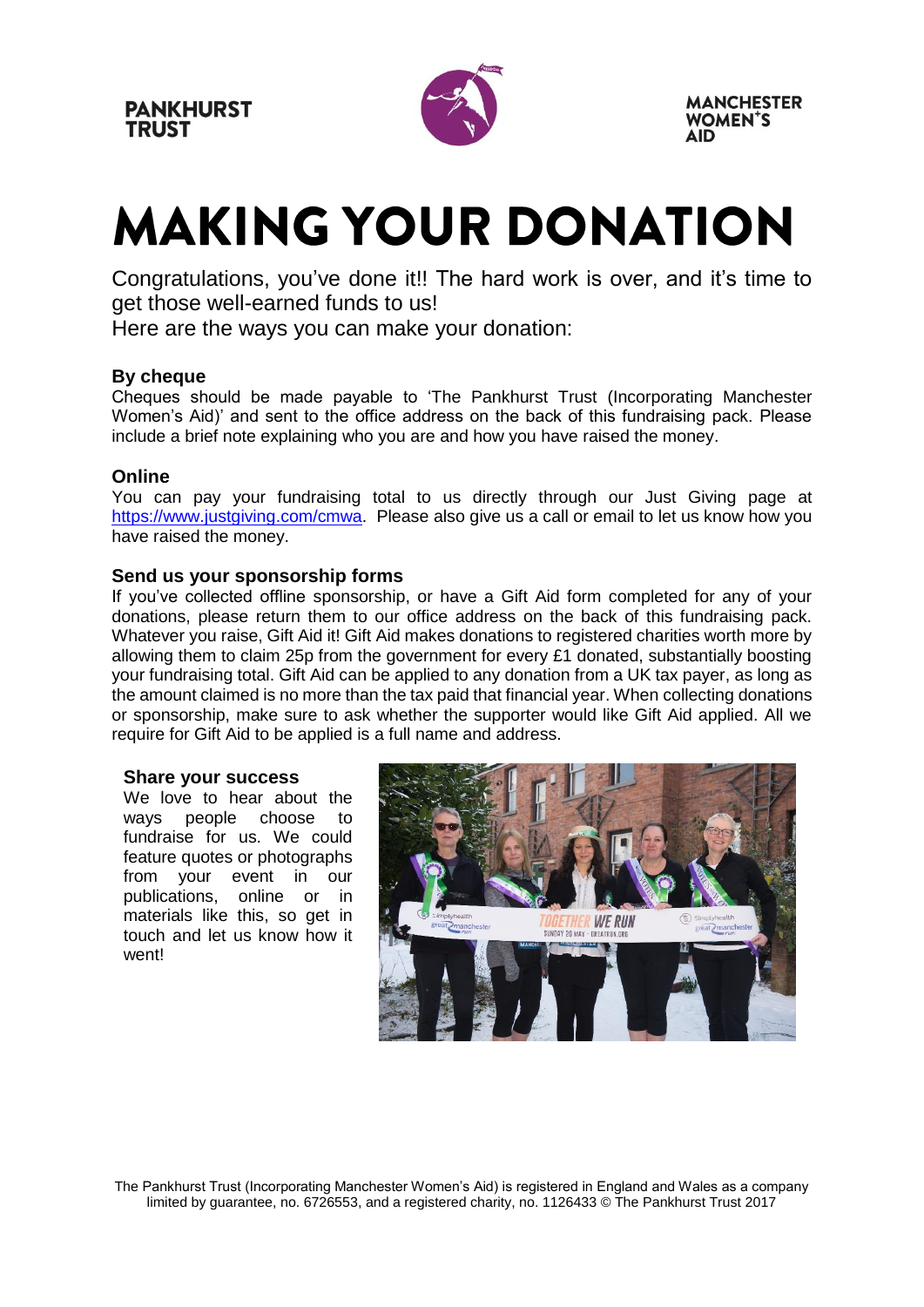

### **SPONSORSHIP FORM**

I am raising money for The Pankhurst Trust (Incorporating Manchester Women's Aid). Please support me to preserve the suffragette's legacy and enable vital services for women and children suffering domestic abuse.

My name is …………………………………………………………………………………….

Please sponsor me to ………………………………………………………………………...

| Name | Address | Contact number   Permission<br>/ email | to contact? | Amount | Gift<br>Aid? | Paid |
|------|---------|----------------------------------------|-------------|--------|--------------|------|
|      |         |                                        |             |        |              |      |
|      |         |                                        |             |        |              |      |
|      |         |                                        |             |        |              |      |
|      |         |                                        |             |        |              |      |
|      |         |                                        |             |        |              |      |
|      |         |                                        |             |        |              |      |
|      |         |                                        |             |        |              |      |
|      |         |                                        |             |        |              |      |
|      |         |                                        |             |        |              |      |
|      |         |                                        |             |        |              |      |
|      |         |                                        |             |        |              |      |
|      |         |                                        |             |        |              |      |
|      |         |                                        |             |        |              |      |
|      |         |                                        |             |        |              |      |
|      |         |                                        |             |        |              |      |
|      |         |                                        |             |        |              |      |
|      |         |                                        |             |        |              |      |
|      |         |                                        |             |        |              |      |
|      |         |                                        |             |        |              |      |

If you are a UK tax payer every £1 you give will be worth at least 25 pence more to the charity if you Gift Aid it. To do so please confirm by ticking the appropriate column above: I am a UK taxpayer and understand that if I pay less Income Tax and/or Capital Gains Tax than the amount of Gift Aid claimed on all my donations in that tax year it is my responsibility to pay any difference. Please notify the charity if you: want to cancel this declaration/change your name or home address/no longer pay sufficient tax on your income and/or capital gains. Thank you very much for your support.

#### **THANK YOU FOR YOUR SUPPORT**